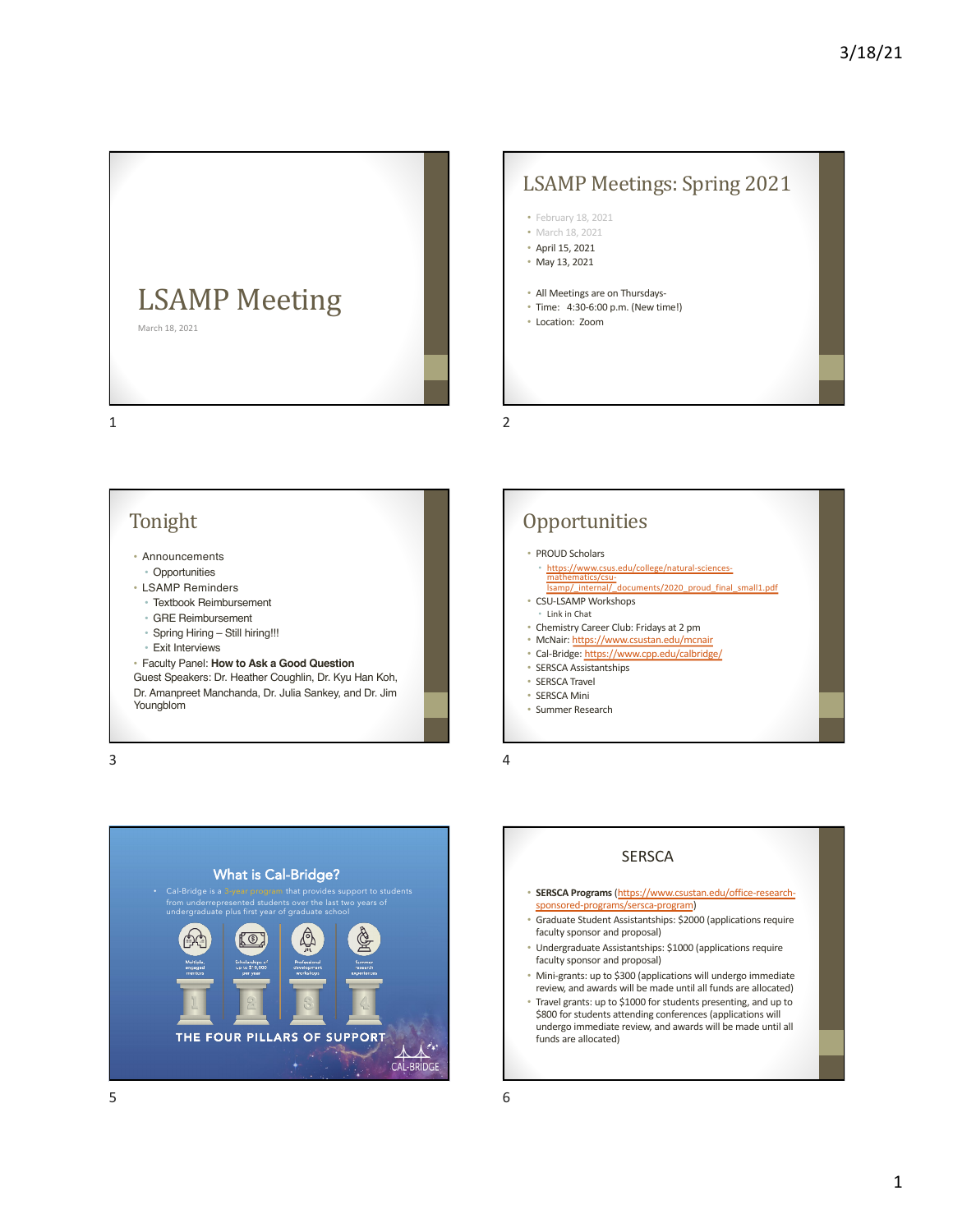## Looking for Summer Research

• Pathways to Science

- [https://w](https://www.pathwaystoscience.org/)ww.pathwaystoscience.org/ • NSF
- LSAMP listserv
- Google Summer of Code
- [https://summ](https://summerofcode.withgoogle.com/)erofcode.withgoogle.com/
- Apply March 29– April 13

# **LSAMP** Details

• Next few slides

7

#### **Travel**

- **Please let LSAMP (Suzanne) know when you will be traveling**  and what department completed the paperwork, i.e., Travel Request/Claim. LSAMP is required to submit this information to the Statewide Department at the end of each year to maintain our Grant Funding.
- We have very limited **travel funds**, but we may be able to help you find money to travel. Please come talk to us if you plan to travel.

9

## After you fill out form

#### **Defensive Driver Training**

Thank you for registering for the Defensive Driver Training.

PLEASE READ THE FOLLOWING CAREFULLY AS THE PROCESS HAS RECENTLY<br>CHANGED:

FACULTY/STAFF/STUDENT ASSISTANTS - Once your Driver's License has been cleared<br>through DMV you will receive an email with instructions on how to access the course(s). This<br>email will come from the Training Administrator. Y

ALL OTHER STUDENTS/VOLUNTEERS - Please click on the Department of General Services<br>(DGS) link to complete the course: http://www.dgs.ca.gov/orim/Programs<br>/DDTOnlineTraining.aspx. It is strongly recommended that you check c



## **Travel**

8

#### • **Defensive Driving-**

- Students must take and pass the campus online Defensive Driving Course in order to receive mileage reimbursement on Travel Claims.
- Test can be found on university website
	- https://www.csustan.edu/training-development/defensivedriver-training
	- Fill out form
	- Link for Test and Certificate will be emailed to you
	- LSAMP needs Original Certificate

10



- A copy of syllabus
- ORIGINAL RECEIPTS with your name and proof of payment